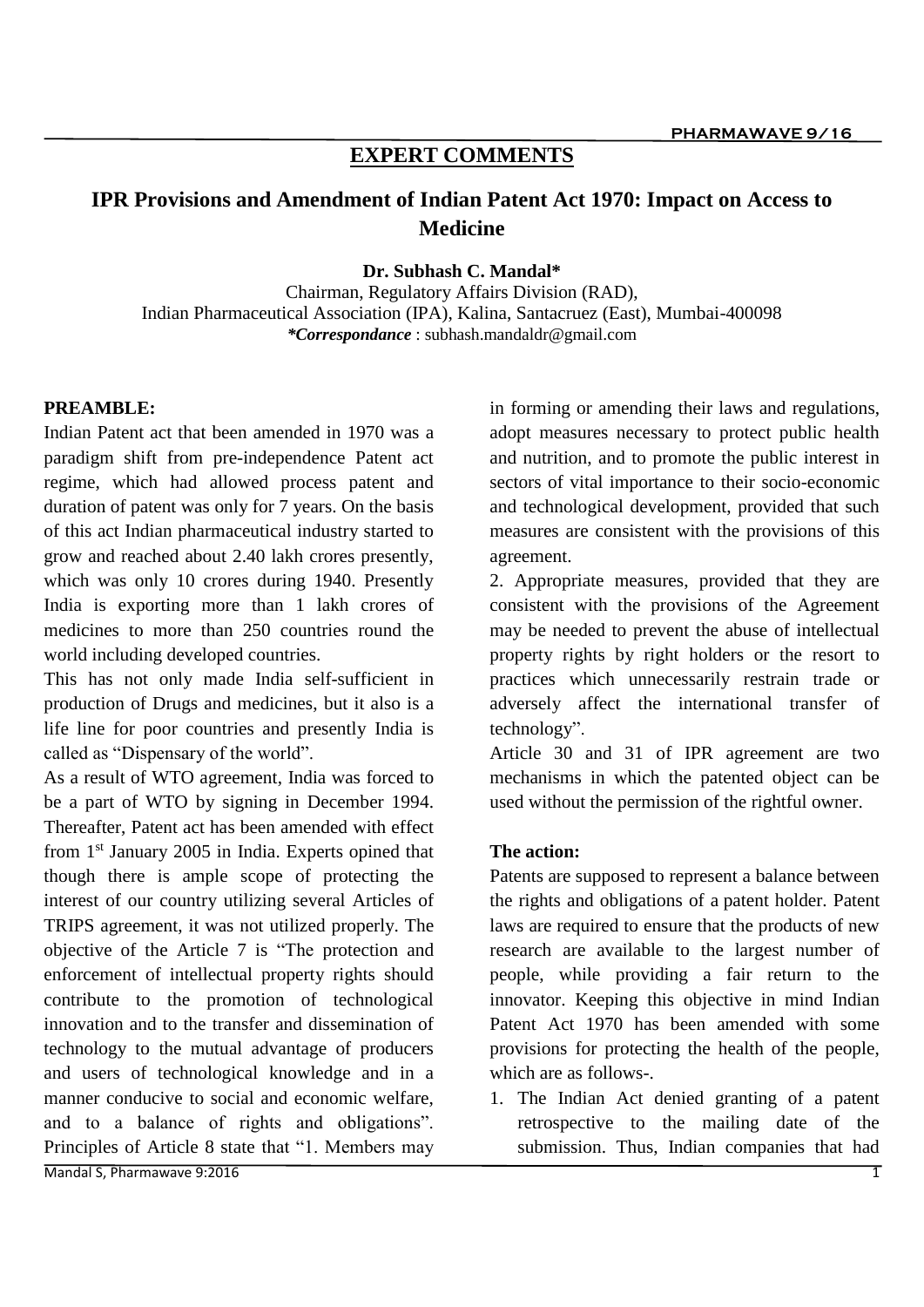been producing and selling patented medicines could not be subjected to patent infringement claims. The Act also provided that even after a patent had been granted, Indian companies would be able to continue production subject to payment of reasonable royalties to the patent holders. Sub section 2 of section 5 of the act specifies the term "reasonable", but no explanation is given.

- 2. A most significant feature of the Act is that it provides protection from secondary patenting of the same chemical/pharmaceutical molecule incorporating sec 3(d) of the act. It forbids patenting of 'salts, esters, polymorphs, metabolites, pure forms, particle size, isomers, mixtures of isomers, complexes, combinations and other derivatives of known substances unless they differ significantly in properties with regard to efficacy.'
- 3. The Act also provides for pre- and post-patent objection of patents and describes 11 areas where one can raise objections on the granting of a patent. This includes objection to a patent based upon existing knowledge in the public domain (prior art). This holds good for domestic inventions and also for imported materials and according to the following "That if the invention so far as claimed in any claim of the complete specification was publicly known or publicly used in India before the priority date of the claim"[sec.25 (d)] such an application is not patentable.
- 4. The Act has now made a provision under section 107 a (b), for the import of patented commodities from any part of the world, where it is cheaper, even though it is patented in India. This is known as parallel import. For this purpose, it will also not be required to obtain any authorization from the patentee. The Act simply says that 'who is duly authorized under law to produce and sell or distribute the

product' will become the source for Indian importers.

5. One of the most important areas of the Act is its provisions for compulsory licensing. The act clearly directs that a '(Compulsory) license is granted with a predominant purpose of supply in the Indian market and that the licensee may also export the patented product'. The license shall also be granted to remedy a practice determined after judicial or administrative process to be anti-competitive. This particular clause may be carefully used to control exorbitantly high prices of patented products.

In the greater interest of a country, the compulsory license process empowers and allows a domestic company to produce a particular medicine if the patent holder company does not produce or supply the medicine. In contrast to this the Indian Act has designed the provisions of compulsory licensing, in a manner that is more suitable to the needs and traits of the Indian industry. Section 92A (1) of the Act states that a "Compulsory license will be available for manufacture and export of patented pharmaceutical products to any country having insufficient or no manufacturing capacity in the pharmaceutical sector for the concerned product to address public heath problems, provided a compulsory license has been granted by such country or such country has, by notification or otherwise, allowed importation of the patented pharmaceutical products from India". In other words, a country simply needs to announce, by notification, the need for importing any patented medicine from India. Such products can then be ordered from any Indian company for manufacturing and exporting if a compulsory license was granted to that company. The other important section of the Act is that a compulsory license may be requested on the grounds that the establishment or development of commercial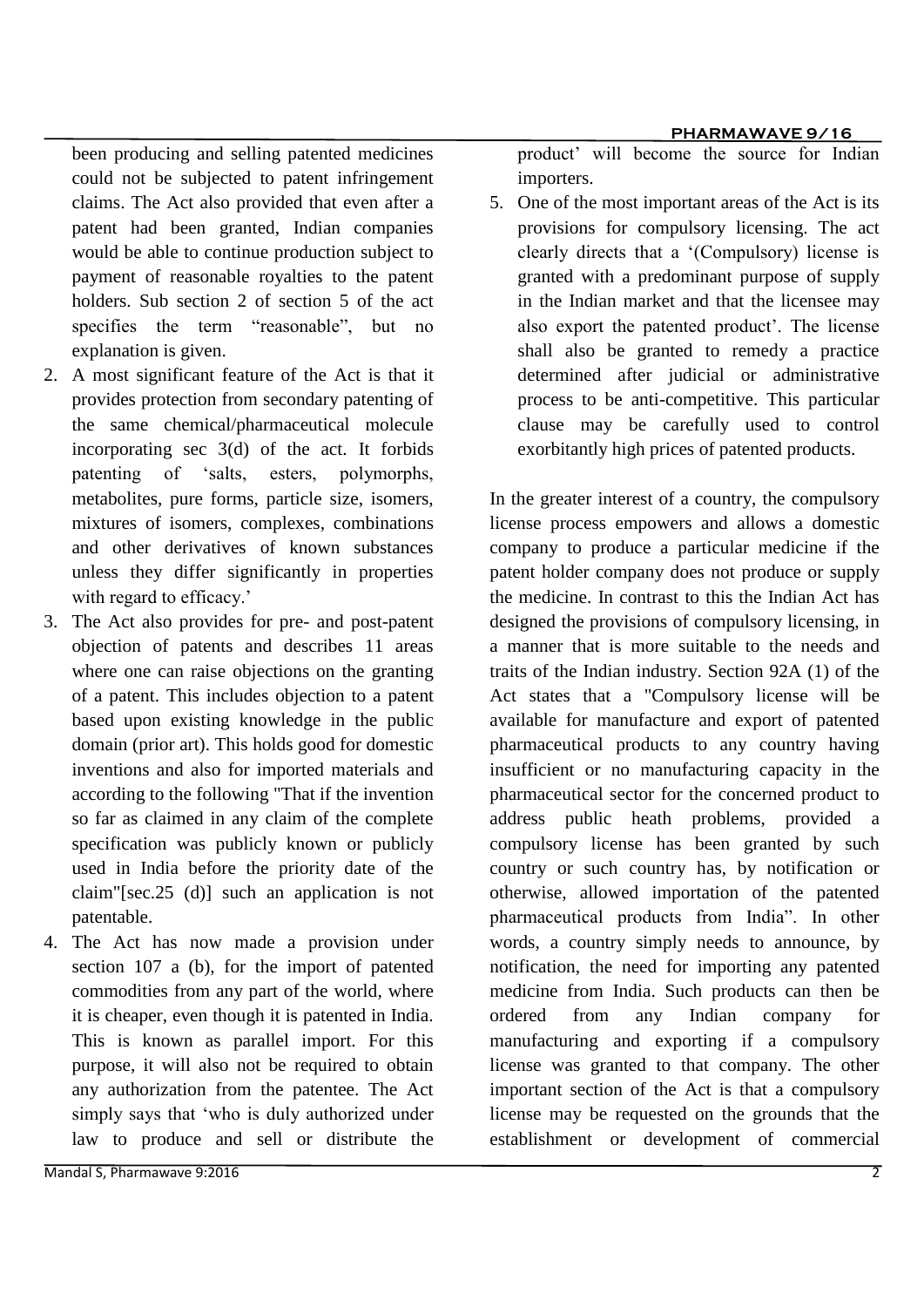#### **PHARMAWAVE 9/16**

activities in India is prejudiced. For such purpose, the applicant has to make efforts to obtain a license from the patent holder on reasonable terms and conditions and when such efforts have not been successful within six months, he will be granted a compulsory license.

## **Outcome:**

Besides Indian patients, Indian manufacturers are also saving millions of lives in poor countries especially in Africa by supplying low cost antiretroviral drugs. One Indian company has supplied one year's ARV medicine at a price of \$250, whereas a multinational is supplying the same at a price of \$10,000 in 2001.

## **Case study-1**

India has denied patenting a new polymorph of imatinib mesylate an anti-leukemic drug to a multinational in 2006, who are marketing one month's medicine at a price of Rs. 120000, whereas the same drug is being supplied by Sun Pharma at a price of Rs. 8000. The company went to court and challenged the section 3 (d) of Indian patent act and lost the case. Thereafter they again went to court with a plea that section 3 (d) has wrongly interpreted and the verdict is again going against them.

#### **Case study-2:**

Very recently India has granted compulsory licensing as per the section 84 to Natco for Sorafenib, which is a patented drug of Bayer. Sorafenib has been shown to extend survival rates among those suffering from liver cancer and renal cell carcinoma.

The Supreme Court of India refused to entertain Bayer's appeal to set aside the compulsory license (CL) on Sorafenib (Nexavar). The Supreme Court's dismissal of Bayer's Special Leave Petition against the Bombay High Court's decision upholding of the

The grant of Compulsory license (CL) to NATCO for the anti-cancer drug – sorafenib tosylate – and the litigation ensuing around it is the first of its kind in India. Sorafenib tosylate is a crucial drug for patients living with kidney and liver cancer. Bayer was selling the product under the brand name Nexavar for Rs. 2,84,000 per patient per month which is unaffordable to most patients in India. On 9 March 2012, the Patent Controller granted a CL to Natco Pharma to market a more affordable generic version of Nexavar at around Rs. 8, 800 per person per year. Bayer unsuccessfully challenged the order before the Intellectual Property Appellate Board (IPAB) and later at the Bombay High Court.

Though compulsory licensing have been granted earlier by several countries like Thailand this is the first instance that India granted compulsory licensing first time. The fact that this is the first CL issued in India is in itself a major step and can be a precedent for many more compulsory licensings in the future. The compulsory licensing on sorafenib is not only helping cancer patients but is also extending a scope towards building domestic manufacturing capacity and developing know how in a new range of anti-cancer drugs. Sorafenib is one of the first in a group of new drugs that specifically target cancer cells. Similar drugs with better results are likely to be available over time, and it is important that generic manufacturers develop capacity to manufacture these.

It appears that the newly amended Indian patent act has adopted some mechanisms like - compulsory licensing to protect the interest of the ailing people, though this is not the only measure to improve access to medicines. There are several areas need to be sorted out by the policy makers for improving access to medicines.